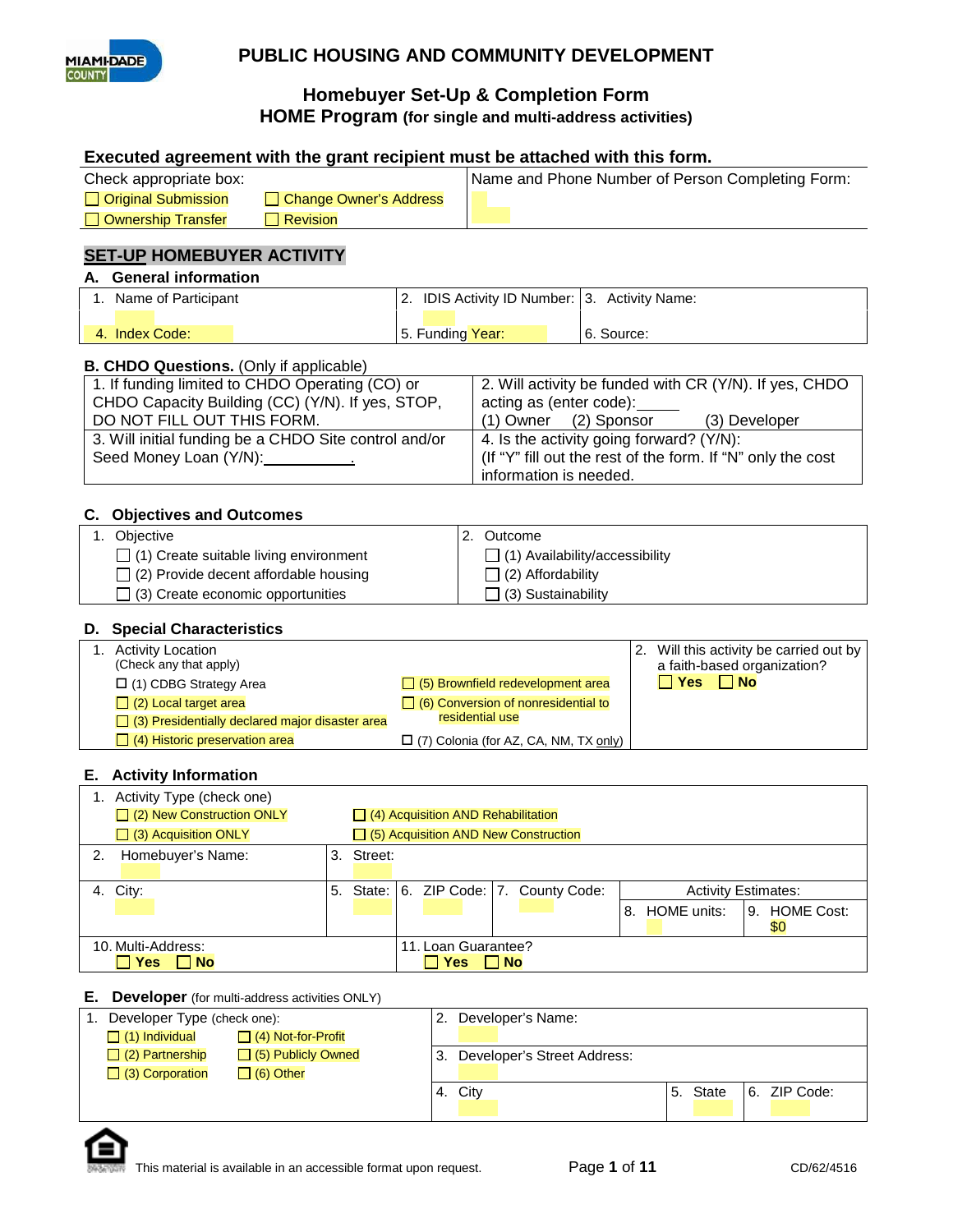

#### **COMPLETE HOMEBUYER ACTIVITY**

**G. Activity Information**. If this is a multi-address activity, make copies of pages 2 and 3 of this form so that cost and beneficiary information is reported for each address – Sections I, J, and K.

| 1. Activity Type (check one)                                             | 2. Property Type (check one)        |                    | 3. FHA Insured?                                      |
|--------------------------------------------------------------------------|-------------------------------------|--------------------|------------------------------------------------------|
| $\Box$ (2) New Construction ONLY                                         | $\Box$ (1) 1-4 (unit) Single Family |                    | (For single-address activities.)<br><b>TYes □ No</b> |
| $\Box$ (3) Acquisition ONLY                                              | $\Box$ (2) Condominium              |                    |                                                      |
| $\Box$ (4) Acquisition AND Rehabilitation                                | $\Box$ (3) Cooperative              |                    |                                                      |
| $\Box$ (5) Acquisition AND New Construction                              | $\Box$ (4) Manufactured Home        |                    |                                                      |
| 4. Lease Purchase? (For single-address activities.) $\Box$ Yes $\Box$ No |                                     | 5. Completed Units |                                                      |
| If Yes, Date of Agreement:                                               |                                     |                    | Total Number:<br>HOME-Assisted:                      |
|                                                                          |                                     |                    |                                                      |

#### **H. Units.**

| 1. Of the Completed Units, the number: | <u>Total:</u> | <u>Home-</u><br>Assisted: |  |
|----------------------------------------|---------------|---------------------------|--|
| Meeting Energy Star standards          |               |                           |  |
| 504-accessible                         |               |                           |  |

2. Period of Affordability: If you are imposing a period of affordability that is longer than the regulatory minimum, enter the total years (HOME minimum + additional) of affordability:  $P$ J-imposed period of affordability: years.

#### **I. Property Address.** (For multi-address activities)

| Homebuver's Name: |             |  | Homebuyer's Street Address |
|-------------------|-------------|--|----------------------------|
| 3. City:          | State<br>4. |  | 15. ZIP Code 16. County    |

#### **J. Costs:**

Purchase Price: \$0

Value After Rehab (For Acquisition/Rehab activities ONLY): \$0

1. **HOME Funds** (including Program Income)

| a. Property Costs               | Totals |     |
|---------------------------------|--------|-----|
| Amortized Loan<br>(1)           | \$0    |     |
| (2)<br>Grant                    | \$0    |     |
| (3) Deferred Payment Loan (DPL) | \$0    |     |
| Other<br>(4)                    | \$0    | \$0 |

b. Downpayment Assistance

| Amortized Loan                     | \$0 |     |
|------------------------------------|-----|-----|
| (2)<br>Grant                       | \$0 |     |
| Deferred Payment Loan (DPL)<br>(3) | \$0 |     |
| Other<br>(4)                       | \$0 | \$0 |
| HOME Total this address $[a + b]$  |     | 50  |

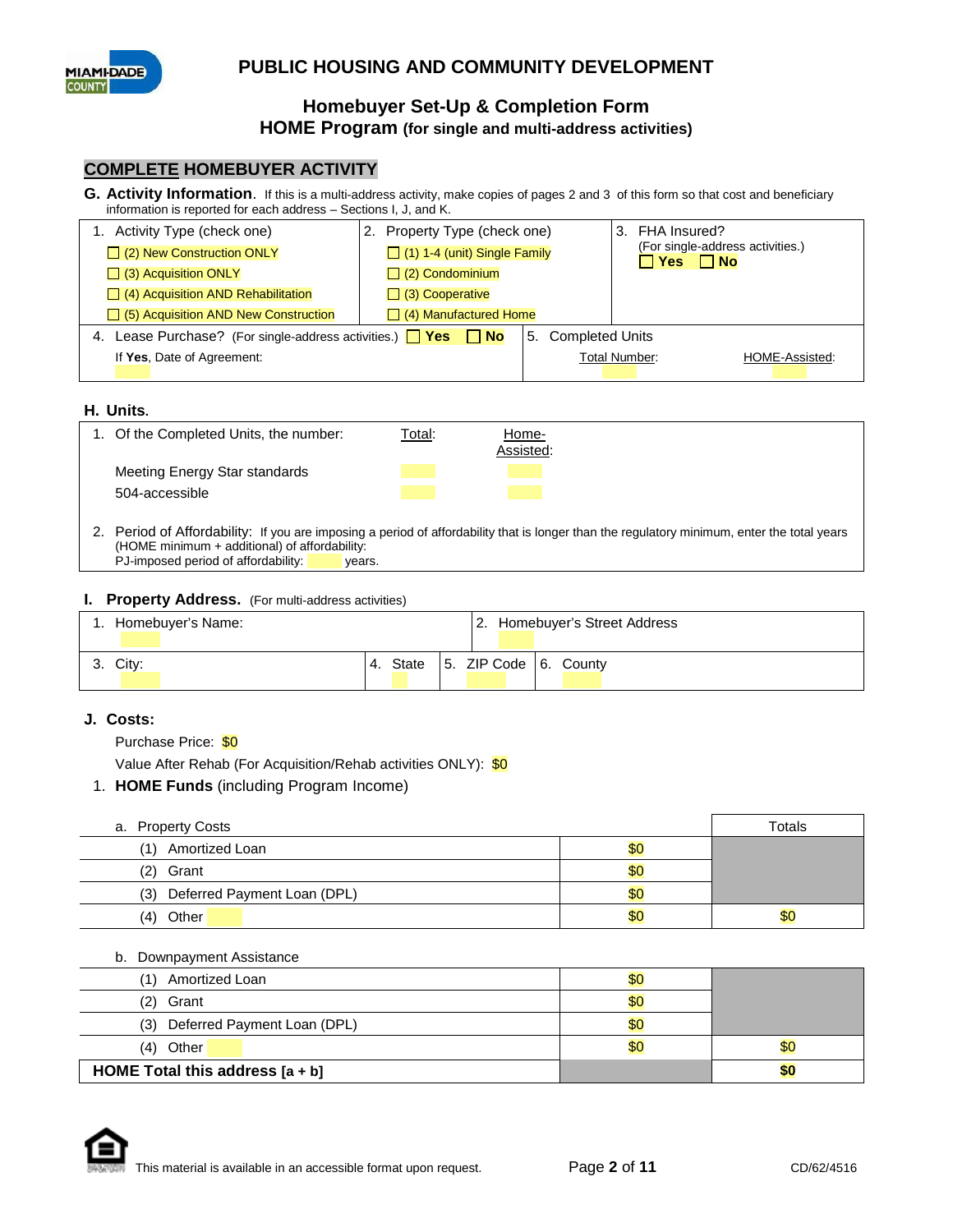

#### 2. **Public Funds**

| (1) Other Federal Funds                | \$0 |    |
|----------------------------------------|-----|----|
| (2) State / Local Funds                | \$0 |    |
| (3) Tax Exempt Bond Proceeds           | \$C |    |
| Total Public Funds $[(1) + (2) + (3)]$ |     | 50 |

#### 3. **Private Funds**

| (1) Private Loans                         | \$0 |     |
|-------------------------------------------|-----|-----|
| (2) Owner Cash Contribution               | \$0 |     |
| (3) Private Grants                        | \$0 |     |
| Total Private Funds $[(1) + (2) + (3)]$   |     | 50  |
| 4. Activity Total (or total this address) |     | \$0 |

#### **K.. Household** Characteristics (refer to codes below where applicable)

|        |                      |               | Household |                  |      |             |             |                                  |                              |
|--------|----------------------|---------------|-----------|------------------|------|-------------|-------------|----------------------------------|------------------------------|
| Unit # | # of<br><b>Bdrms</b> | Occu-<br>pant | % Median  | Hispanic?<br>Y/N | Race | <b>Size</b> | <b>Type</b> | <b>Assistance</b><br><b>Type</b> | <b>Total Monthly</b><br>Rent |
|        |                      |               |           |                  |      |             |             |                                  | N/A                          |
|        |                      |               |           |                  |      |             |             |                                  |                              |
|        |                      |               |           |                  |      |             |             |                                  |                              |
|        |                      |               |           |                  |      |             |             |                                  |                              |

| 1. Homebuyer counseling                                    | 3. First-time homebuyer?                                                                                   |
|------------------------------------------------------------|------------------------------------------------------------------------------------------------------------|
| Homebuyer received (check one):                            | FHA Insured? (for multi-                                                                                   |
| $\Box$ (1) No counseling                                   | 2.                                                                                                         |
| $\Box$ (3) Post-counseling                                 | address activities)                                                                                        |
| $\Box$ (4) Both                                            | $Yes \Box No$                                                                                              |
| $\Box$ (2)Pre-counseling                                   | $\Box$ Yes $\Box$ No                                                                                       |
| 4. Coming from subsidized housing?<br>$\Box$ Yes $\Box$ No | 5. Lease Purchase? (for<br>If Yes, date of agreement:<br>multi-address activities)<br>$\Box$ Yes $\Box$ No |

| # of Bdrms               | <b>Occupant</b>       | <b>Household % of Median</b> | <b>Household Race</b>                             |
|--------------------------|-----------------------|------------------------------|---------------------------------------------------|
| 0 - SRO/Efficiency       | 1 - Tenant            | 1 $-0$ to 30%                | <b>11 - White</b>                                 |
| $1 - 1$ bedroom          | 2 - Owner             | 2 - $30+$ to 50%             | <b>12 - Black or African American</b>             |
| 2 - 2 bedrooms           | 9 - Vacant Unit       | $3 - 50 +$ to 60%            | $13 - Asian$                                      |
| 3 - 3 bedrooms           |                       | 4 - $60+$ to 80%             | 14 - American Indian or Alaska Native             |
| 4 - 4 bedrooms           | <b>Household Size</b> |                              | 15 - Native Hawaiian or Other Pacific Islander    |
| 5 - 5 or more bedrooms   | 1 - 1 person          | <b>Household Type</b>        | 16 - American Indian or Alaska Native & White     |
|                          | 2 - 2 persons         | - Single, non-elderly        | 17 - Asian & White                                |
| <b>Assistance Type</b>   | $3 - 3$ persons       | $2 -$ Elderly                | <b>18 - Black or African American &amp; White</b> |
| 1 - Section 8            | 4 - 4 persons         | 3 - Single parent            | 19 - American Indian or Alaska Native & Black or  |
| 2 - HOME TBRA            | 5 - 5 persons         | 4 - Two parents              | African American                                  |
| 3 - Other federal, state | $6 - 6$ persons       | 5 - Other                    | 20 - Other Multi Racial                           |
| or local assistance      | 7 - 7 persons         |                              |                                                   |
| 4 - No assistance        | 8 - 8 or more persons |                              |                                                   |

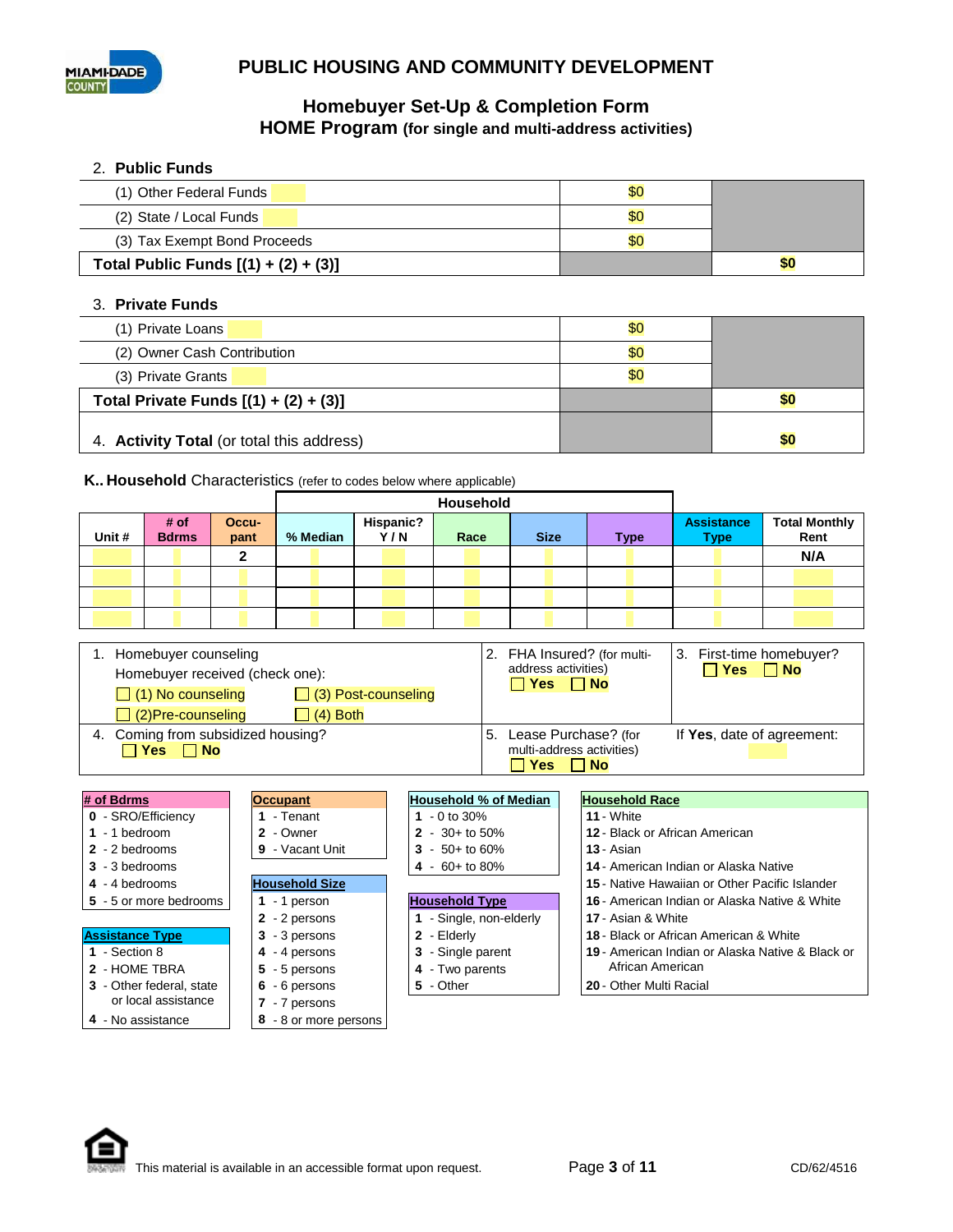



# **Instructions on Completing the Homebuyer Set-Up and Completion Form**

#### **Executed agreement with the grant recipient must be attached with this form**

Read the instructions for each item carefully before completing the form. The purpose of this report is to assist with the collection of information to be entered into HUD's Integrated Disbursement and Information System (IDIS).

- **Applicability.** This report is to be completed for each homebuyer activity assisted with HOME funds.
- **Timing.** This report form is used to setup an activity in IDIS so that funds may be drawn down and to complete the activity so that the HOME Program reporting requirements are met.
- **Attachments.** Executed agreement with the grant recipient must be attached with this form

### **SET UP ACTIVITY (page 1)**

- **A. General Information.**
	- **1. Name of Participant.** Enter the name of the agency administering the homebuyer activity.
	- **2. IDIS Activity ID Number.** Enter the activity number assigned by IDIS (*and provided to you by your HOME program officer)*.
	- **3. Activity Name.** Enter the name that the grantee or sub-grantee has designated to the activity.
- **B. Objective and Outcome** (provided for informational purposes only)

 **Objective.** Check the box of the objective that best describes the purpose of the activity. If a code is not entered in IDIS, the system will default the answer to "Decent affordable housing".

- **1. Suitable living environments.** Applies to activities that benefit communities, families, or individuals by addressing issues in their living environment.
- **2. Decent affordable housing.** Applies to housing activities that meet individual family or community needs. This objective should not be used for activities where housing is an element of a larger effort.
- **3. Creating economic opportunities.** Applies to activities related to economic development, commercial revitalization, and job creation.
- **Outcome.** Check the box of the outcome that best describes the benefits resulting from the activity. If a code is not entered in IDIS, the system will default the answer to "Affordability".
	- **1. Availability/accessibility.** Applies to activities that make services, infrastructure, housing, and shelter available and accessible. Note that accessibility does not refer only to physical barriers.
	- **2. Affordability.** Applies to activities that provide affordability in a variety of ways. It can include the creation or maintenance of affordable housing, basic infrastructure hookups, or services such as transportation or day care.
	- **3. Sustainability.** Applies to activities that promote livable or viable communities and neighborhoods by providing services or by removing slums or blighted areas.

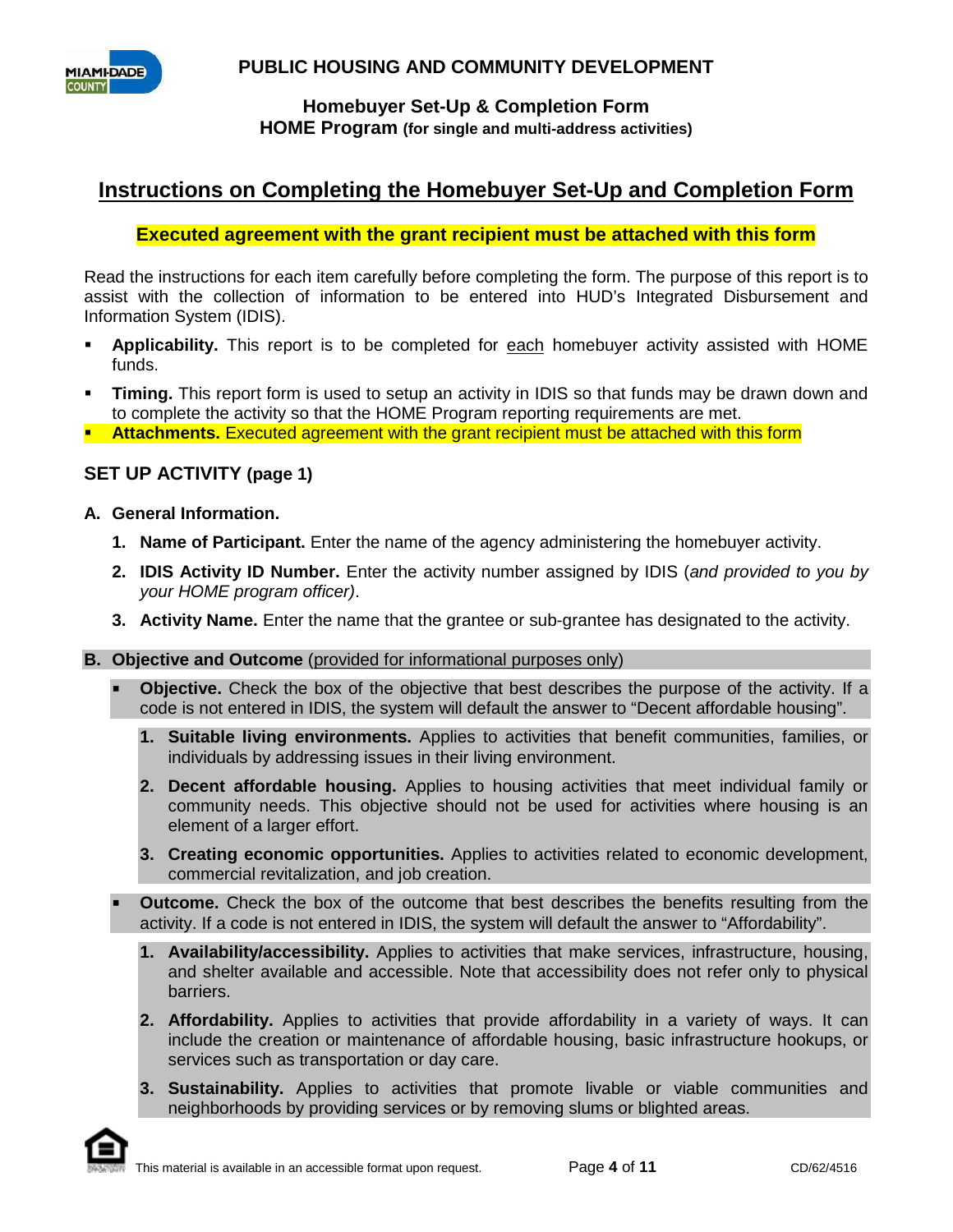

## **C. Special Characteristics**

- **1. Activity Location.** Check any that apply.
	- (1) CDBG strategy area is defined as HUD-approved neighborhood or Community Revitalization strategy Area (NRSA or CRSA), identified in the grantee's Consolidated / Annual Action Plan under Section 91.215(e) or Section 91.315(e)(2).
	- (2) Local target area is defined as a locally designated non-CDBG strategy area targeted for assistance.
	- (3) Presidentially declared major strategy area is defined as an area declared a major disaster under subchapter IV of the Robert T. Stafford Disaster Relief and Emergency Assistance Act.
	- (4) Historic Preservation Area is defined as an area designated for historic preservation by local, state, or federal officials.
	- (5) Brownfield redevelopment area is defined as an abandoned, idle, or underused property where expansion or redevelopment is complicated by real or potential environmental contamination.
	- (6) Conversion from non-residential or residential use is self-explanatory. An example is converting an old warehouse into rental units or condominiums.
	- (7) Colonia is defined as a rural community or neighborhood located within 150 miles of the U.S.-Mexican border that lacks adequate infrastructure and frequently also lacks other basic services. This field only applies to activities located in the states of Arizona, California, New Mexico, and Texas.
- **2. Faith-Based Organization.** Will this activity be carried out by a faith-based organization? Check "Yes" if it is known or if the organization declares itself to be a faith-based organization. If not, check "No".

#### **D. Activity Information**

- **1. Activity Type.** Check box to indicate the type of activity.
	- (2) New Construction Only. Any activity that involved: (a) the addition of units outside the existing walls of the structure and (b) the construction of a new residential unit(s).
	- (3) Acquisition Only. Acquisition of a structure that received certificate of occupancy at least 13 months before acquisition, which did not require rehabilitation and which is being used to provide affordable housing.
	- (4) Acquisition & Rehab. A HOME-assisted rehabilitation activity, which included the acquisition of real property.
	- (5) Acquisition & New Construction. A HOME-assisted new construction activity, which included the acquisition of real property. This includes acquisition of a structure that has received an initial certificate of occupancy within a one-year period prior to acquisition.
- **2. Homebuyer's Name**. Enter the name of homeowner or other identifying label. For multi address activities, the name of the development can be entered.

This material is available in an accessible format upon request. Page 5 of 11 CD/62/4516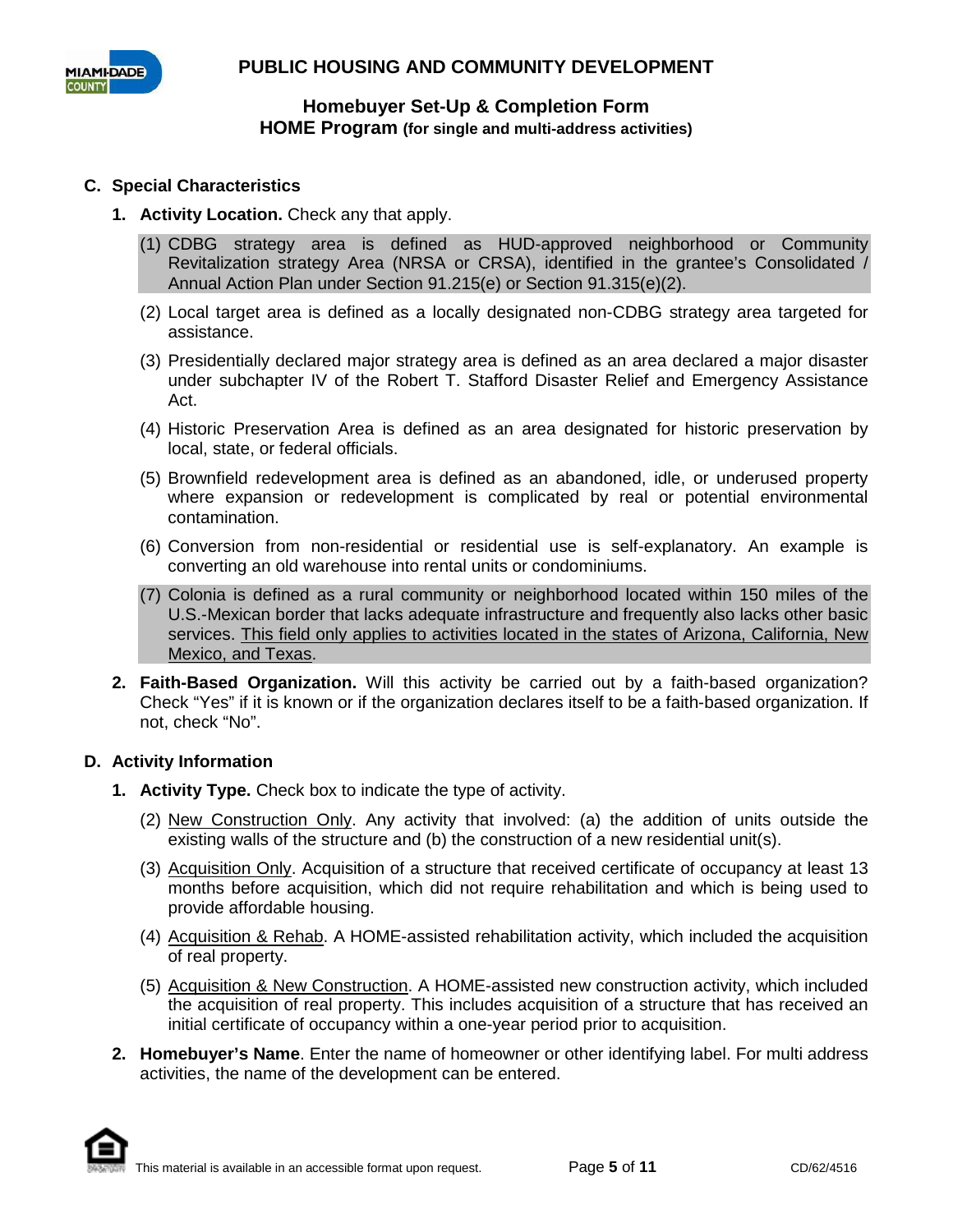



- **3. Street.** Self-explanatory. For multi-address activities, enter a general description of the project location.
- **4. City**. Self-explanatory.
- **5. State**. Self-explanatory.
- **6. ZIP Code**. Self-explanatory.
- **7. County code**. Enter the county name or code. *(Check with your HOME program officer for your county code.)*
- **8. Activity Estimates. HOME Units.** Enter the estimated total number of units (upon completion) that will receive HOME assistance.
- **9. Activity Estimated HOME Cost.** Enter the total amount of HOME funds requested for the activity.
- **10. Multi-Address?** If the activity consists of more than one home, check "Yes" so that costs and beneficiary information can be reported for each address at completion.
- **11. Loan Guarantee?** Check "Yes" or "No" to indicate whether this activity is supported by a loan guarantee.
- **E. Developer Information.** (For multi-address activities only.)
	- **1. Developer Type**. (Check one box to indicate the type of developer.)
		- (1) Individual
		- (2) Partnership
		- (3) Corporation
		- (4) Not-for-Profit
		- (5) Publicly Owned
		- (6) Other
- **2. Developer's Name.** Enter the name of the developer.
- **3. - 6. Developer's Street Address, City, State, and ZIP Code.** Self-explanatory.

# **COMPLETE HOMEBUYER ACTIVITY (pages 2-3)**

## **F. Activity Information**

- **1. Activity Type.** Only if the activity type has changed from set up in E. 1, enter the revised completion activity type in the box.
- **2. Property Type.** Check one box to indicate the type of property assisted:
	- (1) 1-4 Single Family
	- (2) Condominium
	- (3) Cooperative
	- (4) Manufactured Home
- **3. FHA Insured?** (For single address activities.) Check "Yes" or "No" to indicate whether the property's mortgage is insured by FHA.
- **4. Lease Purchase?** (For single address activities.) If there is a lease purchase agreement, enter the date of the agreement.

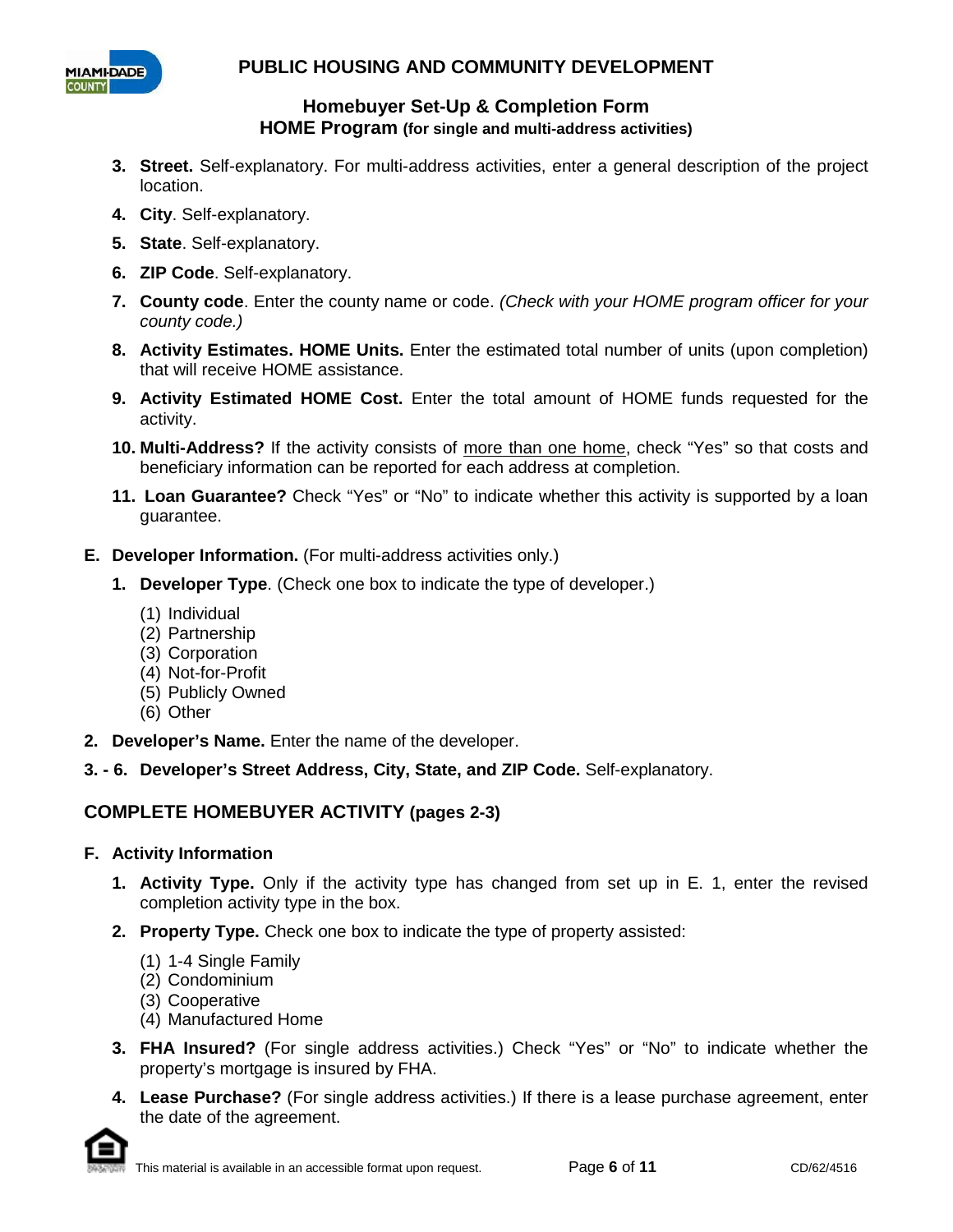

**5. Completed Units: Total Number / HOME Assisted**: Enter the total number of completed units and the total number of HOME-assisted units.

## **G. Units**

- **1. Of the units completed, enter the numbers for:** 
	- **Total and Home-Assisted Meeting Energy Star Standards.** Enter the total number of completed units that meet Energy Star standards and the number of completed HOME-Assisted units that meet Energy Star standards. **Energy Star** applies to substantial rehabilitation. It is a system for achieving and verifying a level of building performance with respect to energy efficiency. Energy Star homes are independently verified to be 15% to 30% more efficient than those built to model IECC standards. The performance level is certified by third party contractors. The Energy Star label should be prominently displayed on the home's electrical distribution panel. See www.energystar.gov for more information.
	- **Total and HOME Assisted 504 accessible.** Enter the total number of completed units and completed HOME assisted units that are 504 accessible. Note:
- **2. Period of Affordability.** If you are imposing a period of affordability that is longer than the regulatory minimum, enter the total years (HOME minimum + additional) of affordability. Grantee imposed period of affordability: \_\_\_\_\_ years. The period of affordability for homebuyer activities is based on the amount of HOME funds invested in the housing:

| Per Unit HOME Amount | Minimum Period of Affordability |
|----------------------|---------------------------------|
|                      |                                 |
|                      |                                 |
|                      |                                 |

To indicate that the housing is to be affordable in perpetuity, enter "99" in the grantee-imposed Period of Affordability field.

- **H. Property Address** (For multi-address activities.)
	- **1. Homebuyer's Name.** (Or other identifying label)
	- **2. - 6. Homebuyer's Street Address, City, State, Zip Code, and County Code.** Self-explanatory.
- **I. Costs**
	- **Purchase Price.** Enter the price paid by the homebuyer for the property as evidenced on the deed.
	- **Value After Rehab.** Enter the dollar value of the property ONLY if property was rehabbed. The dollar value is the appraised value of the property before rehabilitation plus the total rehabilitation cost (i.e., all materials, supplies and labor costs directly related to the rehabilitation of the property).
	- **Costs.** Include all HOME funds used for the activity and all other funds (public and private). *Do not double count.* If private funds are used for construction financing and those funds are later replaced by permanent financing, *do not report both.* Report all HOME funds expended on the activity. *(Note: Federal regulations specifically prohibit paying back HOME funds with HOME funds.)* For funds other than HOME, to the extent a choice must be made to avoid double counting, report permanent financing rather than construction financing. The total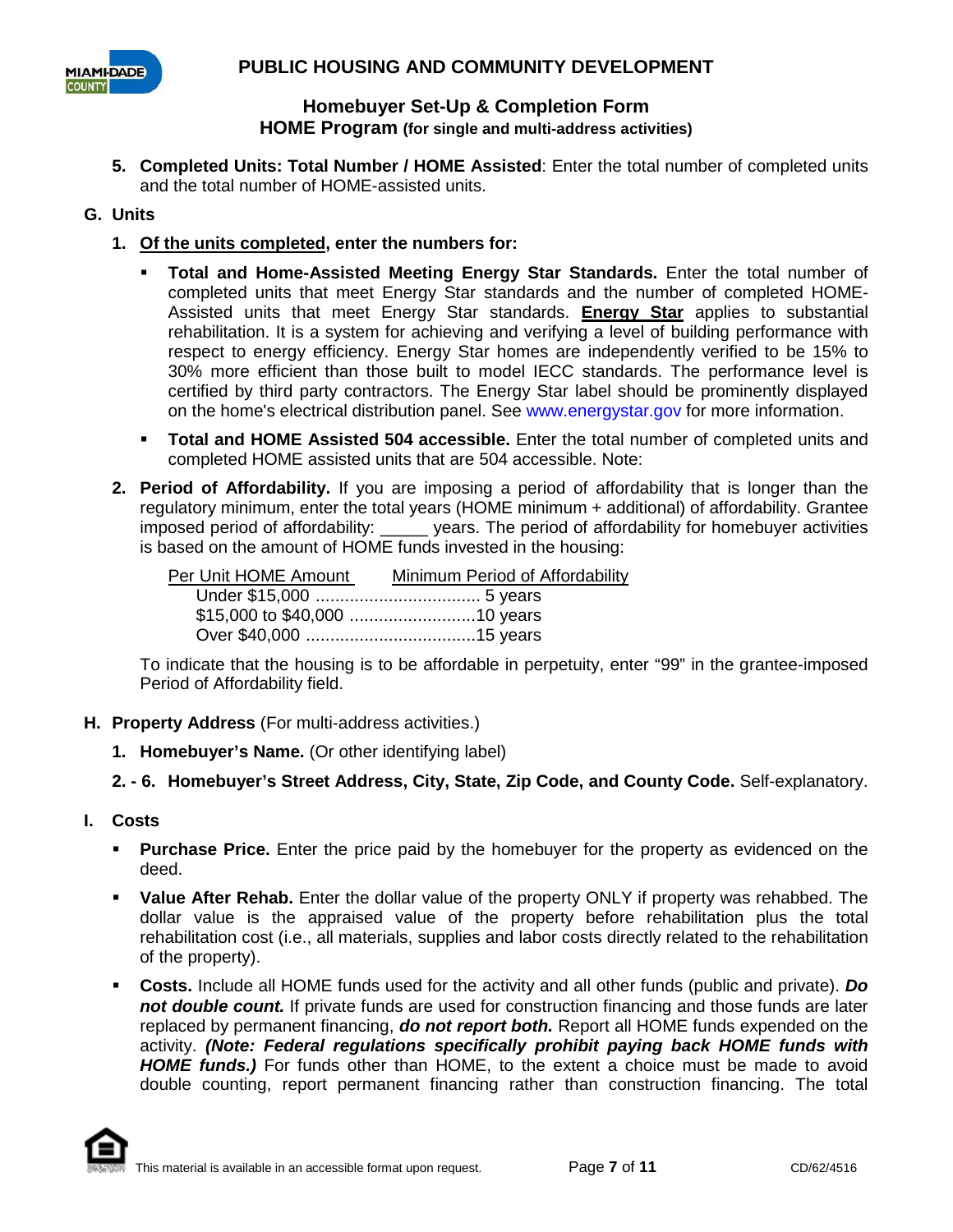

amount of HOME funds reported in the block titled "Total HOME funds (Total Item (1) for all addresses must equal the total amount disbursed through IDIS for this activity.

**1. HOME Funds.** (Including Program Income.) Enter funds provided for **a. Property Costs** and for **b. Downpayment Assistance**. Note: For this activity to be reported as an ADDI (American Dream Downpayment Initiative) activity, an amount must be entered in the Downpayment Assistance Section b. for each property address that is to be counted as assisted with ADDI funds.

### **a. Property Costs / b. Downpayment Assistance**

- (1) **Amortized Loan.** Enter the amount of HOME funds provided for this activity in the form of an amortized loan. If there are multiple loans, enter the interest rate and term of the largest loan.
- (2) **Grant.** Enter the amount of HOME funds provided without any repayment requirements. (**Note**: A grant may be used to reduce the principal amount borrowed, a principal reduction payment, or the effective interest rate, an interest subsidy payment, on a privately originated loan.)
- (3) **Deferred Payment Loan (DPL).** Enter the amount of HOME funds provided through loans where payment of principal and interest is deferred until a future time and enter the interest rate and amortization period, if any. A DPL is sometimes called a conditional grant (e.g., repayment is required when the property is sold, or is forgiven if the owner does not sell the property for a specified number of years or repayment of principal and interest starts after the bank loan is repaid.)
- (4) **Other.** Enter the total amount of HOME funds provided for subsidy funding that is other than the type of loan/grant assistance identified in the above items listed in (1) through (3).
	- **Total HOME Funds or total this address.** Enter the total of items **a** and **b** as the amount of HOME funds expended.

## **2. Public Funds.**

- (1) **Other Federal Funds.** Exclude any HOME funds expended.
- (2) **State/Local Funds.**
- (3) **Tax Exempt Bond Proceeds.** Report funds used for development costs only.
	- **Total Public Funds.** Enter the total of items (1) through (3) as the amount of Public Funds expended.

#### **3. Private Funds.**

- (1) **Private Loans.** Enter the amount of all of the costs that have been paid with funds obtained from private financial institutions, such as banks, savings and loans, and credit unions, and enter the interest rate and amortization period of the loan. If there are multiple loans, enter the interest rate and term of the largest loan. **(Do not double count.)**
- (2) **Owner Cash Contribution.** Enter the amount of all cash contributions provided by the homebuyer.
- (3) **Private Grants.** Enter the amount of cash contributions provided by private organizations, foundations, donors, etc.

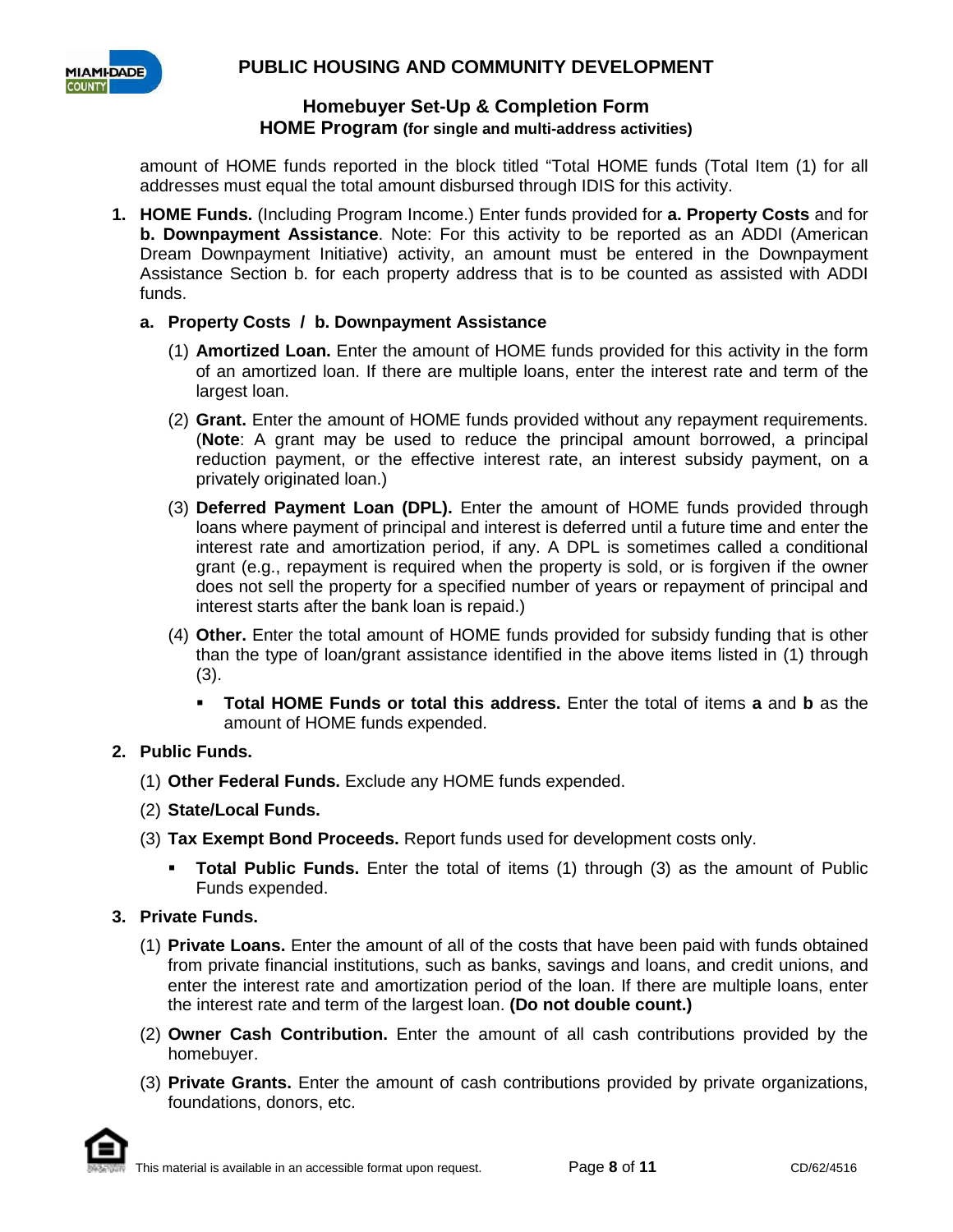

- **Total Private Funds.** Enter the total of items (1) through (3) as the amount of Private Funds expended.
- **4. Activity Total or Total Address.** Enter the sum of totals for HOME funds, Public funds and Private funds.

## **J. Household Characteristics.**

Complete one line for the head of household of each residential unit that is receiving homebuyer assistance from the HOME Program.

- **Unit Number.** Enter the unit number of each unit that will receive HOME assistance.
- **Number of Bedrooms.** Enter 0 for a single room occupancy (SRO) unit or for an efficiency unit, 1 for 1 bedroom, 2 for 2 bedrooms, 3 for 3 bedrooms, 4 for 4 bedrooms, and 5 for 5 or more bedrooms.
- **Occupant.** For homebuyer activities, one unit must be owner occupied (code 2). If there are tenant occupied units, enter 1 for tenant or 9 for vacant.
- **Percent of Area Median Income.** For each occupied residential unit, enter one **code** only based on the following definitions:
	- 1. **0–30 Percent of Area Median Income** refers to a household whose annual income is at or below 30 percent of the median family income for the area, as determined by HUD with adjustments for smaller and larger families.
	- 2. **30+–50 Percent of Area Median Income** refers to a household whose annual income exceeds 30 percent and does not exceed 50 percent of the median family income for the area, as determined by HUD with adjustments for smaller and larger families.
	- 3. **50+–60 Percent of Area Median Income** refers to a household whose annual income exceeds 50 percent and does not exceed 60 percent of the median family income for the area, as determined by HUD with adjustments for smaller and larger families.
	- 4. **60+–80 Percent of Area Median Income** refers to a household whose annual income exceeds 60 percent and does not exceed 80 percent of the median family income for the area, as determined by HUD with adjustments for smaller and larger families.
- **Hispanic?** For each occupied residential unit, enter the ethnicity for the head of household as either "Y" for Hispanic or Latino or "N" if the head of household is not Hispanic nor Latino. Hispanic or Latino race is defined as a person of Cuban, Mexican, Puerto Rican, South or Central American, other Spanish culture or origin, regardless of race. The term, "Spanish origin," can be used in addition to "Hispanic or Latino."
- **Race of Head of Household.** For each occupied residential unit, enter one **code** only based on the following definitions:
	- 11. **White.** A person having origins in any of the original peoples of Europe, North Africa or the Middle East.
	- 12. **Black/African American.** A person having origins in any of the black racial groups of Africa. Terms such as "Haitian" or "Negro" can be used in addition to "Black or African American."
	- 13. **Asian.** A person having origins in any of the original peoples of the Far East, Southeast Asia, or the Indian subcontinent including, for example, Cambodia, China, India, Japan, Korea, Malaysia, Pakistan, the Philippine Islands, Thailand and Vietnam.

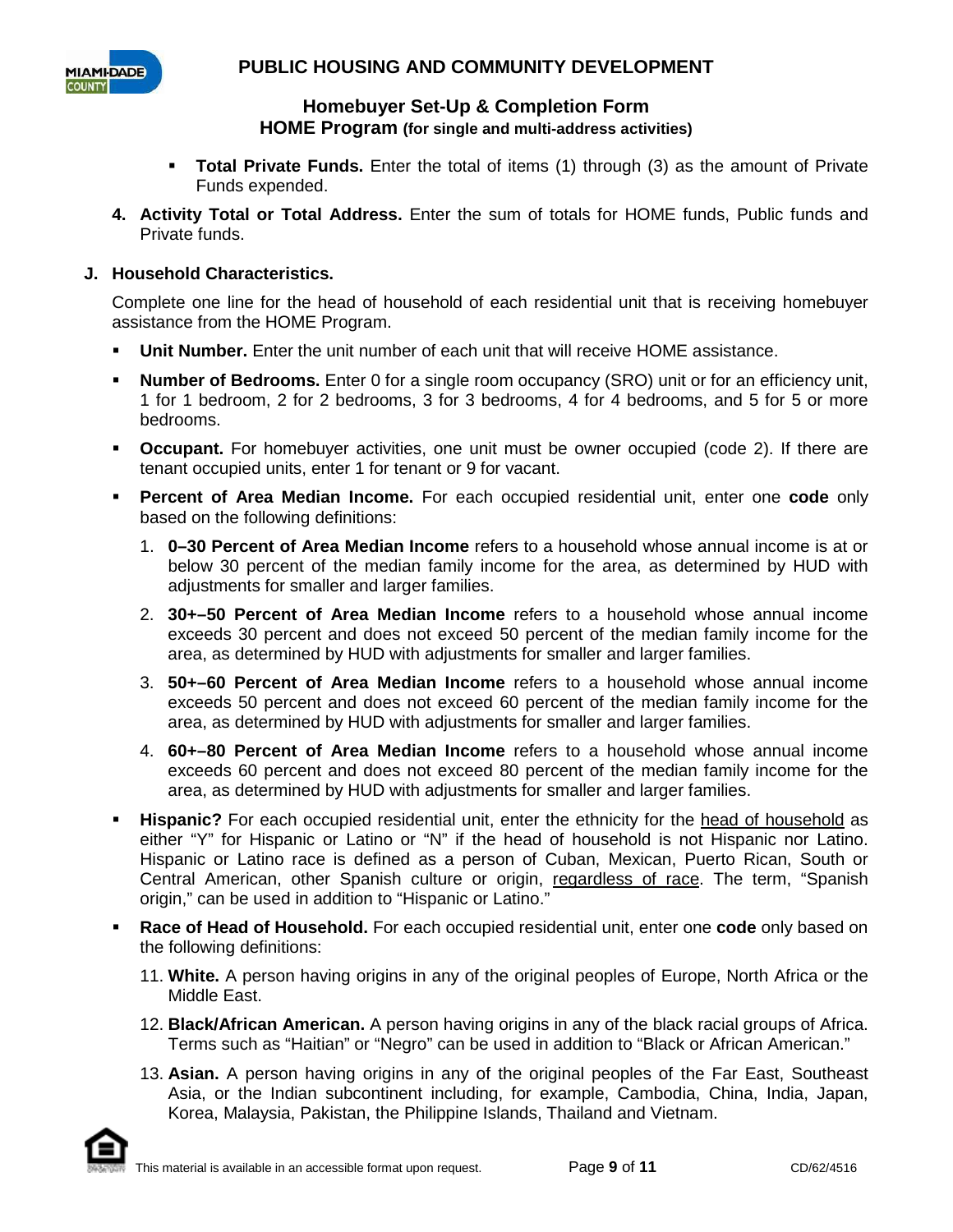

- 14. **American Indian/Alaska Native.** A person having origins in any of the original peoples of North and South America (including Central America), and who maintains affiliation or community attachment.
- 15. **Native Hawaiian/Other Pacific Islander.** A person having origins in any of the original people of Hawaii, Guam, Samoa or other Pacific Islands.
- 16. **American Indian/Alaska Native & White.** A person having these multiple race heritages as defined above.
- 17. **Asian & White.** A person having these multiple race heritages as defined above.
- 18. **Black/African American & White.** A person having these multiple race heritages as defined above.
- 19. **American Indian/Alaska Native & Black/African American.** A person having these multiple race heritages as defined above.
- 20. **Other Multi Racial.** For reporting individual responses that are not included in any of the other categories listed above.

**NOTE:** Collection of information on ethnicity and race is mandatory. If the tenant won't volunteer the information, the person filling out this form should make his/her best guess. (See **EXHIBIT 5-E - INDIVIDUAL DIRECT BENEFIT RECORDING FORM** in Chapter 5 of the HOME Program Administration Manual.

- **Household Size.** Enter the appropriate number of persons in the household: 1, 2, 3, 4, 5, 6, 7, or 8 or more persons (for households of more than 8, enter 8).
- **Household Type.** For each residential unit, enter one **code** only based on the following definitions:
	- 1. **Single, Non-elderly.** One-person household in which the person is not elderly.
	- 2. **Elderly.** One or two person household with a person at least 62 years of age.
	- 3. **Single Parent.** A single parent household with a dependent child or children (18 years old or younger).
	- 4. **Two Parents.** A two-parent household with a dependent child or children (18 years old or younger).
	- 5. **Other.** Any household not included in the above 4 definitions, including two or more unrelated individuals.
- **Assistance Type.** For rented units, enter one code only to indicate the type of assistance, if any, being provided to the tenant.
	- 1. **Section 8.** Tenants receiving Section 8 assistance through the Section 8 Certificate Program under 24 CFR part 882 or the Section 8 Housing Voucher Program under 24 CFR part 887.
	- 2. **HOME TBRA.** Tenants receiving HOME tenant-based rental assistance.
	- 3. **Other federal, state or local assistance.** Tenants receiving rental assistance through other federal, state or local rental assistance programs.
	- 4. **No assistance.** Self-explanatory.